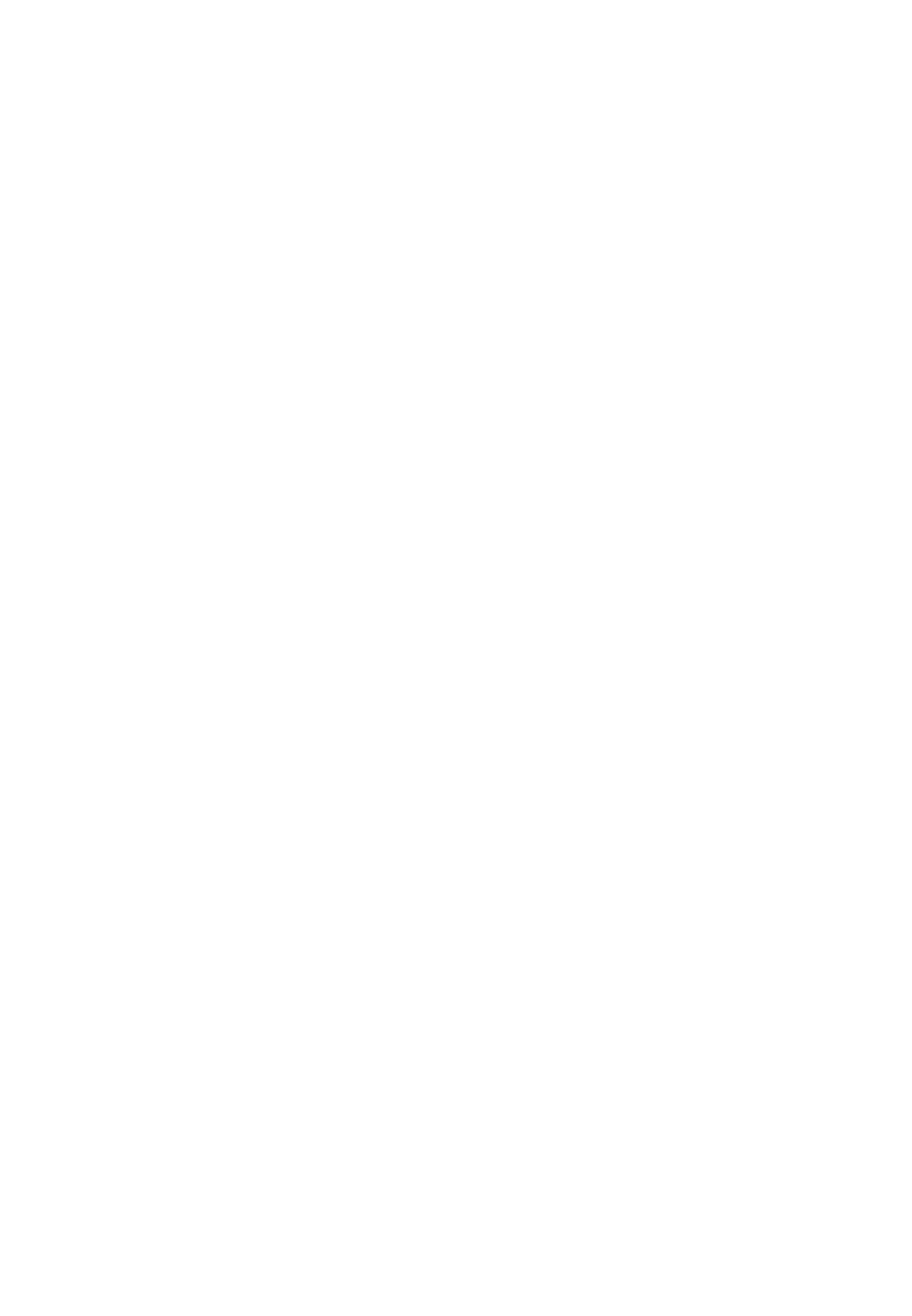## 三端保险丝"**SEFUSE® D6SA (12A,15A)**系列"的使用说明

以下是针对此类设备的客户的D6SA(12A,15A)系列三端保险丝的应用说明。为了保持三端保险丝和使用它的设备的工作性能,建议采 取以下措施。

| l. 欲疋咀                                  |       | 保险丝规格<br>表1          |              |                   |                      |  |
|-----------------------------------------|-------|----------------------|--------------|-------------------|----------------------|--|
| 产品型号                                    |       | 额定电流<br>$\mathsf{A}$ | 额定电压<br>Vdc) | 最大过电流<br>A        | 保险丝内阻<br>$m\Omega$ ) |  |
| D6SAy-12 (D6SA2-12, D6SA3-12, D6SA4-12) |       | 12                   | 36           | 50                | $2.0 \pm 1.0$        |  |
| D6SAy-15 (D6SA3-15, D6SA4-15, D6SA5-15) |       | 15                   |              |                   | $1.5 \pm 1.0$        |  |
| 加热器规格<br>表2                             |       |                      |              |                   |                      |  |
| 产品型号                                    | 适用电芯数 | 动作电压范围<br>V.         |              | 加热器电阻<br>$\Omega$ | 适用功率范围<br>W)<br>注1   |  |
| D6SA2-12                                | 1和2   | $4.0 \sim 9.0$       |              | $2.15 \pm 20\%$   | $6.2 \sim 47.1$      |  |
| D6SA3-12                                | 3     | $7.4 \sim 13.8$      |              | $7.3 \pm 20\%$    | $6.3 - 32.6$         |  |
| D6SA3-15                                |       |                      |              | $6.9 + 20%$       | $6.6 - 34.6$         |  |
| D6SA4-12                                |       | $10.5 - 19.6$        |              | $14.7 \pm 20%$    | $6.3 \sim 32.7$      |  |
| D6SA4-15                                | 4     |                      |              | 14.0 ± 20%        | $6.5 \sim 34.3$      |  |
| D6SA5-15                                | 5     | $14.4 \sim 23.5$     |              | $21.6 \pm 20\%$   | $8.0 \sim 31.9$      |  |

注1 参考

## **2.** 应用说明

**新史店** 

2.1 设计注意事项

- 2.1.1 客户应判断每种应用的安装位置和安装方法是否合适。当电流通过时,三端保险丝的本体温度会升高,并且可能会高于环境温度 。因此,在以与实际操作相同的条件安装三端保险丝后,请运行最终产品并确认三端保险丝是否正常工作。请确认并测试三端保 险丝在正常情况下以及在预计的最大异常情况下是否不会引起问题。
- 2.1.2 请勿在航空航天设备, 航空设备, 核反应堆控制系统, 生命支持设备或系统, 运输机械发动机控制或安全相关设备中使用此设备。 该设备设计用于家用电器,办公自动化设备,音频和视频设备,计算机通信设备,测试和测量设备,个人电子设备和运输设备(不 包括引擎控制)。
- 2.1.3 不要把在树脂中使用三端保险丝,树脂可能会渗入保险丝内部从而导致产品不符合规格。此类产品将不会在产品质量保证范围之 内。
- 2.1.4 不要在液体(水或有机溶剂)或异常大气(二氧化硫、氧化氮或高湿度)中使用三端保险丝。三端保险丝安装前后不得进行超声波清 洗或浸洗。这种类型的清洗可能导致可熔合金上的助溶剂流动从而导致产品无法达到规格要求。此外,产品与清洗剂接触后也会 产生相同影响。此类产品将不会在产品质量保证范围之内。
- 2.1.5 确保本产品的端子在电路板上为连接属性,使其值处于端子「1」-「4」和「3」-「4」 之间的额定加热器电阻内。端子「2」是没有电气功能的假电极,但建议连接到电路板 上。
- 2.1.6 请不要重复使用通过焊料校正拆下的三端保险丝。
- 2.1.7 如果预计一般消费者不了解三端保险丝的使用注意事项,请通过用户手册和其他相关资 料提醒不要安装,拆卸或更换三端保险丝。



Fig.1 Terminal position

22 外置注音事项

2.2.1 三端保险丝与工业废料相对应,因此请按照政府,省级法规进行处理,或委托给有资质的第三方处置。

#### **3.** 使用时的检测

因为在三端保险丝安装到设备上的过程中,可能会受到机械力或热力的损坏,建议经常实施以下检测。

(1) 三端保险丝外部外观检测 (2) 导电性检测

(3) 三端保险丝内部的X光检测 (4) 动作试验(抽样)

## **4.** 出于安全考虑

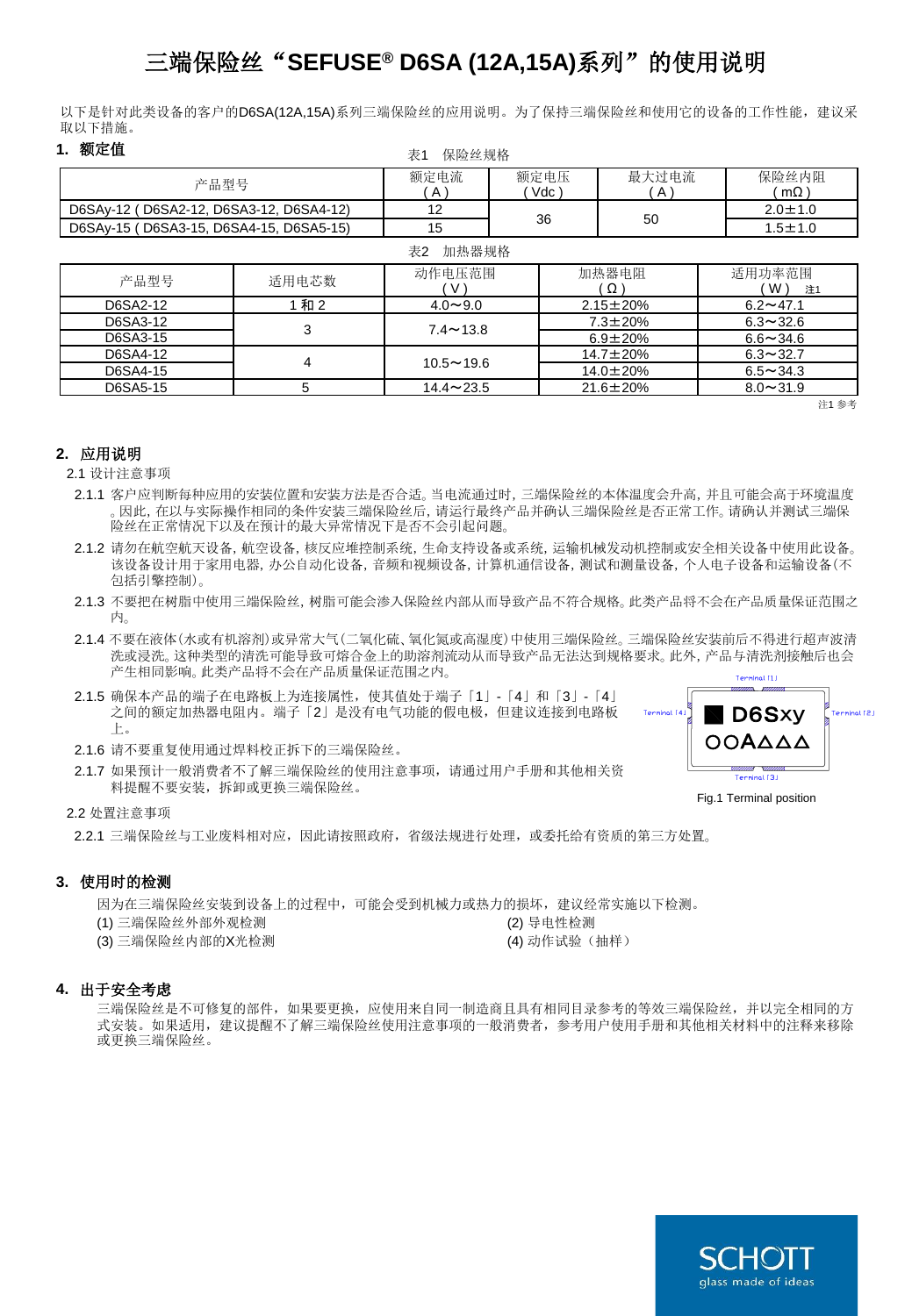## **Application Instructions of Battery Fuses "SEFUSE® D6SA Series (30A)"**

The followings are application instructions of battery fuses D6SA series (30A) for the customers of such devices. The following items are recommended to maintain the operation performance of battery fuses and equipment which use it.

| 1. Ratings<br>Table 1. Fuse specifications  |                      |               |                          |                        |  |
|---------------------------------------------|----------------------|---------------|--------------------------|------------------------|--|
| <b>Product Name</b>                         | <b>Rated Current</b> | Rated Voltage | <b>Breaking Capacity</b> | <b>Fuse Resistance</b> |  |
| D6SAy-30 (D6SA02-30, D6SA03-30, D6SA04-30,  | (A)                  | Vdc           | $A^{\prime}$             | $m\Omega$ )            |  |
| D6SA05-30, D6SA06-30, D6SA07-30, D6SA09-30, | 30                   | 62            | 80                       | $0.6 \pm 0.5$          |  |
| D6SA10-30, D6SA14-30)                       |                      |               |                          |                        |  |

|                     |                          | Table 2. Heater specifications |                          |                     |
|---------------------|--------------------------|--------------------------------|--------------------------|---------------------|
| <b>Product Name</b> | <b>Applicable Series</b> | Applicable Voltage             | <b>Heater Resistance</b> | Applicable Wattage  |
|                     | Cell Number              | Range (V)                      | Ω                        | Note 1<br>Range (W) |
| D6SA02-30           |                          | $7.8 \sim 9.4$                 | $3.20 \pm 20\%$          | $15.8 \sim 34.6$    |
| D6SA03-30           | 3                        | $9.9 - 13.5$                   | $6.05 \pm 20\%$          | $13.5 \sim 37.6$    |
| D6SA04-30           |                          | $13.4 \sim 18.4$               | $11.05 \pm 20\%$         | $13.5 \sim 38.3$    |
| D6SA05-30           | 5                        | $17.1 \sim 23.5$               | $18.0 \pm 20\%$          | $13.5 \sim 38.4$    |
| D6SA06-30           | 6                        | $20.0 \sim 27.5$               | $24.7 \pm 20\%$          | $13.5 \sim 38.3$    |
| D6SA07-30           |                          | $23.0 \sim 31.5$               | $32.6 \pm 20\%$          | $13.5 - 38.1$       |
| D6SA09-30           | $9 - 10$                 | $28.0 \sim 45.0$               | $60.0 \pm 15%$           | $11.3 \sim 39.8$    |
| D6SA10-30           | $9 - 10$                 | $34.2 \sim 46.9$               | 75.0 ± 15%               | $13.5 \sim 34.5$    |
| D6SA14-30           | $13 - 14$                | $49.0 \sim 62.0$               | $154.0 \pm 15%$          | $13.5 \sim 30.4$    |
|                     |                          |                                |                          | Note 1. Reference   |

## **2. Application Instructions**

2.1 Design Caution

- 2.1.1 The customer should judge the propriety of mounting location and mounting method for each application. The body temperature of the battery fuses becomes higher as current passes through, and might rise higher than the ambient atmosphere temperature. Therefore, after mounting the battery fuses under the same conditions you would use for the actual operation, please run the final product and confirm whether the battery fuses operate normally. Please confirm and test whether battery fuses does not cause problem repeatedly, under normal conditions as well as under predicted maximum abnormal conditions.
- 2.1.2 Do not use this device in aerospace equipment, aeronautical equipment, nuclear reactor control systems, life support equipment or systems, transportation machinery engine control or safety-related equipment. This device is designed for use in household electric appliance, office automation equipment, audio and video equipment, computer communications equipment, test and measurement equipment, personal electronic equipment and transportation equipment (excluding engine control).
- 2.1.3 Do not contact the battery fuses and resin-mold. The resin might infiltrate into the product, and it doesn't meet the specification when the resin-mold is done to this product. These products after resin-mold will not be guaranteed.
- 2.1.4 Do not use the battery fuses in the liquid as water or organic solvents, in the atmosphere as sulfurous acid gas, nitrogen oxide gas, or high humidity. And, ultrasonic-cleaning or immersion-cleaning and so on must not be done to the battery fuses before and after mounted. When cleaning is done, flux on element would flow, and it would not be satisfied its specifications. Moreover, a similar influence happens when the product comes in contact with cleaning-solution. These products after cleaning will not be guaranteed.
- 2.1.5 Make sure that the terminals of this product are connected property on the land of circuit board, and the value falls in the rated heater resistance between Terminal「1」 -「4」 and 「3」-「4」. Terminal 「2」 is the dummy electrode having no electrical functions, but it is recommended to be connected to the circuit board.
- 2.1.6 Please do not re-use of the battery fuses removed by solder correction.
- 2.1.7 If it is expected that the general consumers who are not aware of the usage cautions for the battery fuses handle it, please warn not to mount, remove or replace the battery fuses through the user's manual and other related material.

#### 2.2 Disposal Considerations

2.2.1 The battery fuses corresponds to industrial waste, so dispose it according to the government, provincial regulations, or entrust the licensed disposal contractor.

## **3. Examination for damage**

- Since battery fuses may be damaged by the mechanical force or the thermal force in the installation process of battery fuse to equipment. The following checks are also recommended often installing.
- (1) Appearance check for outside of battery fuses. (2) Conductivity check.
- (3) X-ray check for inside of battery fuses. (4) Operation check by sampling.
- -

## **4. For reasons of safety**

The battery fuses is a non-repairable item and, in case of replacement, an equivalent battery fuses from the same manufacturer and having the same catalogue reference should be used, mounted in exactly the same way. If applicable, it is recommended to warn general consumers, who are not aware of the usage cautions for the battery fuses, remove or replace the battery fuses through a note to this effect in the user's manual and other related material.



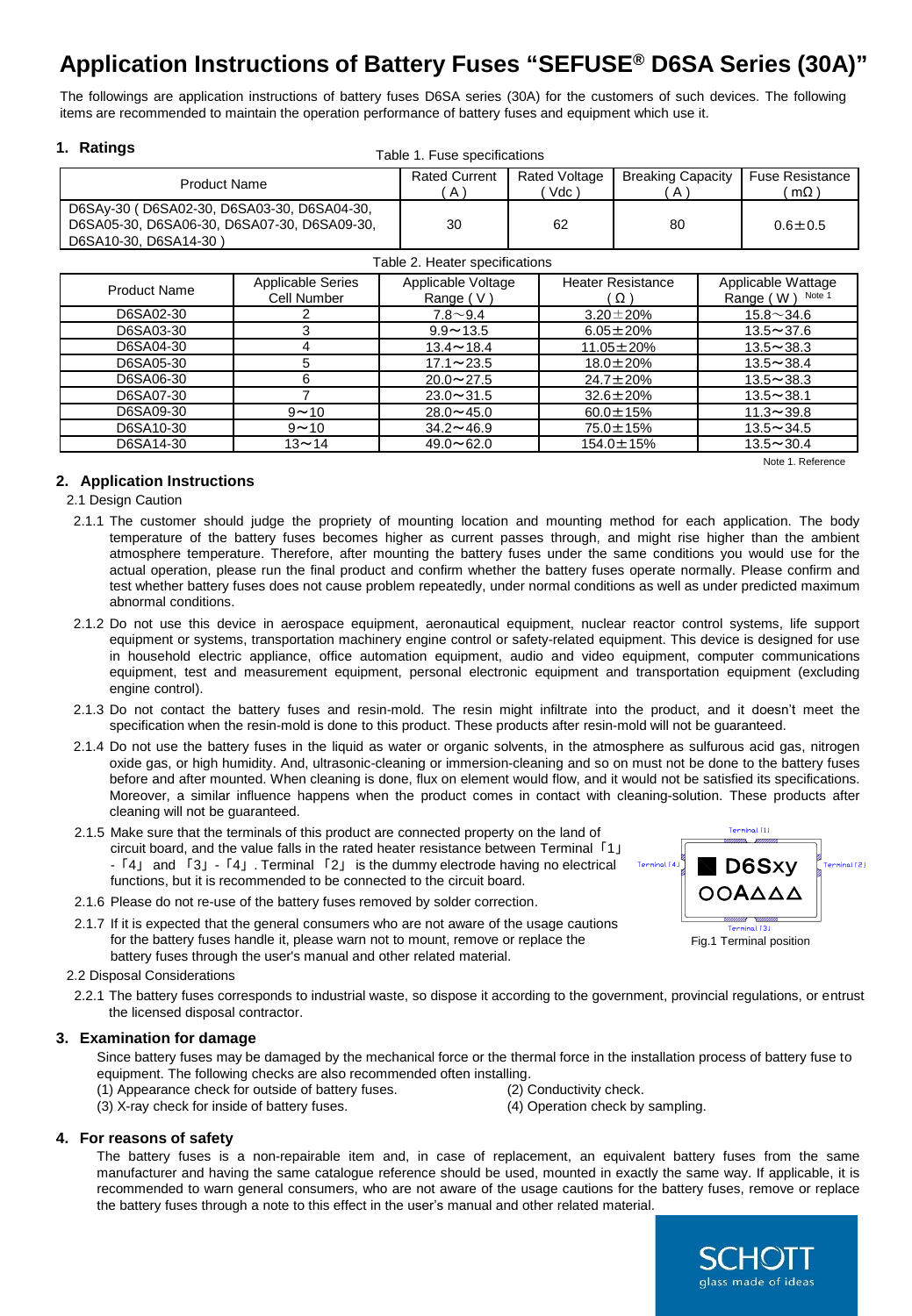## 三端保险丝"**SEFUSE® D6SA (30A)**系列"的使用说明

以下是针对此类设备的客户的D6SA(30A)系列三端保险丝的应用说明。为了保持三端保险丝和使用它的设备的工作性能,建议采取以 下措施。

 $\pm i$  (Fig. 1)  $\pm i$ 

## **1.** 额定值

|                                                                                                                    |           | 表1<br>保险丝规格             |                     |              |                    |  |
|--------------------------------------------------------------------------------------------------------------------|-----------|-------------------------|---------------------|--------------|--------------------|--|
|                                                                                                                    | 产品型号      | 额定电流<br>(A)             | 额定电压<br>Vdc)        | 最大过电流<br>(A) | 保险丝内阻<br>$\mod)$   |  |
| D6SAy-30 (D6SA02-30, D6SA03-30, D6SA04-30,<br>D6SA05-30, D6SA06-30, D6SA07-30, D6SA09-30,<br>D6SA10-30, D6SA14-30) |           | 30                      | 62<br>80            |              | $0.6 \pm 0.5$      |  |
| 加热器规格<br>表2                                                                                                        |           |                         |                     |              |                    |  |
| 产品型号                                                                                                               | 适用电芯数     | 动作电压范围<br>V             | 加热器电阻<br>$\Omega$ ) |              | 适用功率范围<br>W)<br>注1 |  |
| D6SA02-30                                                                                                          | 2         | $7.8 \sim 9.4$          | $3.20 \pm 20\%$     |              | $15.8 \sim 34.6$   |  |
| D6SA03-30                                                                                                          | 3         | $9.9 - 13.5$            | $6.05 \pm 20\%$     |              | $13.5 \sim 37.6$   |  |
| D6SA04-30                                                                                                          | 4         | $13.4 \sim 18.4$        | $11.05 \pm 20\%$    |              | $13.5 - 38.3$      |  |
| D6SA05-30                                                                                                          | 5         | $17.1 \sim 23.5$        | $18.0 \pm 20\%$     |              | $13.5 \sim 38.4$   |  |
| D6SA06-30                                                                                                          | 6         | $20.0 \sim 27.5$        | $24.7 \pm 20\%$     |              | $13.5 - 38.3$      |  |
| D6SA07-30                                                                                                          |           | $23.0 \sim 31.5$        | $32.6 \pm 20\%$     |              | $13.5 - 38.1$      |  |
| D6SA09-30                                                                                                          | $9 - 10$  | $28.0 \sim 45.0$        | $60.0 \pm 15%$      |              | $11.3 - 39.8$      |  |
| D6SA10-30                                                                                                          | $9 - 10$  | $34.2 \sim 46.9$        | 75.0 ± 15%          |              | $13.5 \sim 34.5$   |  |
| D6SA14-30                                                                                                          | $13 - 14$ | $49.0 \rightarrow 62.0$ | $154.0 \pm 15%$     |              | $13.5 \sim 30.4$   |  |

#### 注1 参考

## **2.** 应用说明

2.1 设计注意事项

- 2.1.1 客户应判断每种应用的安装位置和安装方法是否合适。当电流通过时,三端保险丝的本体温度会升高,并且可能会高于环境温 度。因此,在以与实际操作相同的条件安装三端保险丝后,请运行最终产品并确认三端保险丝是否正常工作。请确认并测试三 端保险丝在正常情况下以及在预计的最大异常情况下是否不会引起问题。
- 2.1.2 请勿在航空航天设备, 航空设备, 核反应堆控制系统, 生命支持设备或系统, 运输机械发动机控制或安全相关设备中使用此设 备。该设备设计用于家用电器,办公自动化设备,音频和视频设备,计算机通信设备,测试和测量设备,个人电子设备和运输 设备(不包括引擎控制)。
- 2.1.3 不要把在树脂中使用三端保险丝,树脂可能会渗入保险丝内部从而导致产品不符合规格。此类产品将不会在产品质量保证范围 之内。
- 2.1.4 不要在液体(水或有机溶剂)或异常大气(二氧化硫、氧化氮或高湿度)中使用三端保险丝。三端保险丝安装前后不得进行超 声波清洗或浸洗。这种类型的清洗可能导致可熔合金上的助溶剂流动从而导致产品无法达到规格要求。此外,产品与清洗剂接 触后也会产生相同影响。此类产品将不会在产品质量保证范围之内。
- 2.1.5 确保本产品的端子在电路板上为连接属性,使其值处于端子「1」-「4」和「3」- 「4」之间的额定加热器电阻内。端子「2」是没有电气功能的假电极,但建议连接 到电路板上。
- al (1) D6Sxy Terminal [4] erminal [2]  $OO$  $A \triangle$  $\triangle$  $\triangle$ uun vi Terminal [3]

2.1.6 请不要重复使用通过焊料校正拆下的三端保险丝。

2.1.7 如果预计一般消费者不了解三端保险丝的使用注意事项,请通过用户手册和其他相 关资料提醒不要安装,拆卸或更换三端保险丝。

## Fig.1 Terminal position 2.2 处置注意事项

2.2.1 三端保险丝与工业废料相对应,因此请按照政府,省级法规进行处理,或委托给有资质的第三方处置。

#### **3.** 使用时的检测

因为在三端保险丝安装到设备上的过程中,可能会受到机械力或热力的损坏,建议经常实施以下检测。

- (1) 三端保险丝外部外观检测 (2) 导电性检测
- (3) 三端保险丝内部的X光检测 (4) 动作试验(抽样)

#### **4.** 出于安全考虑

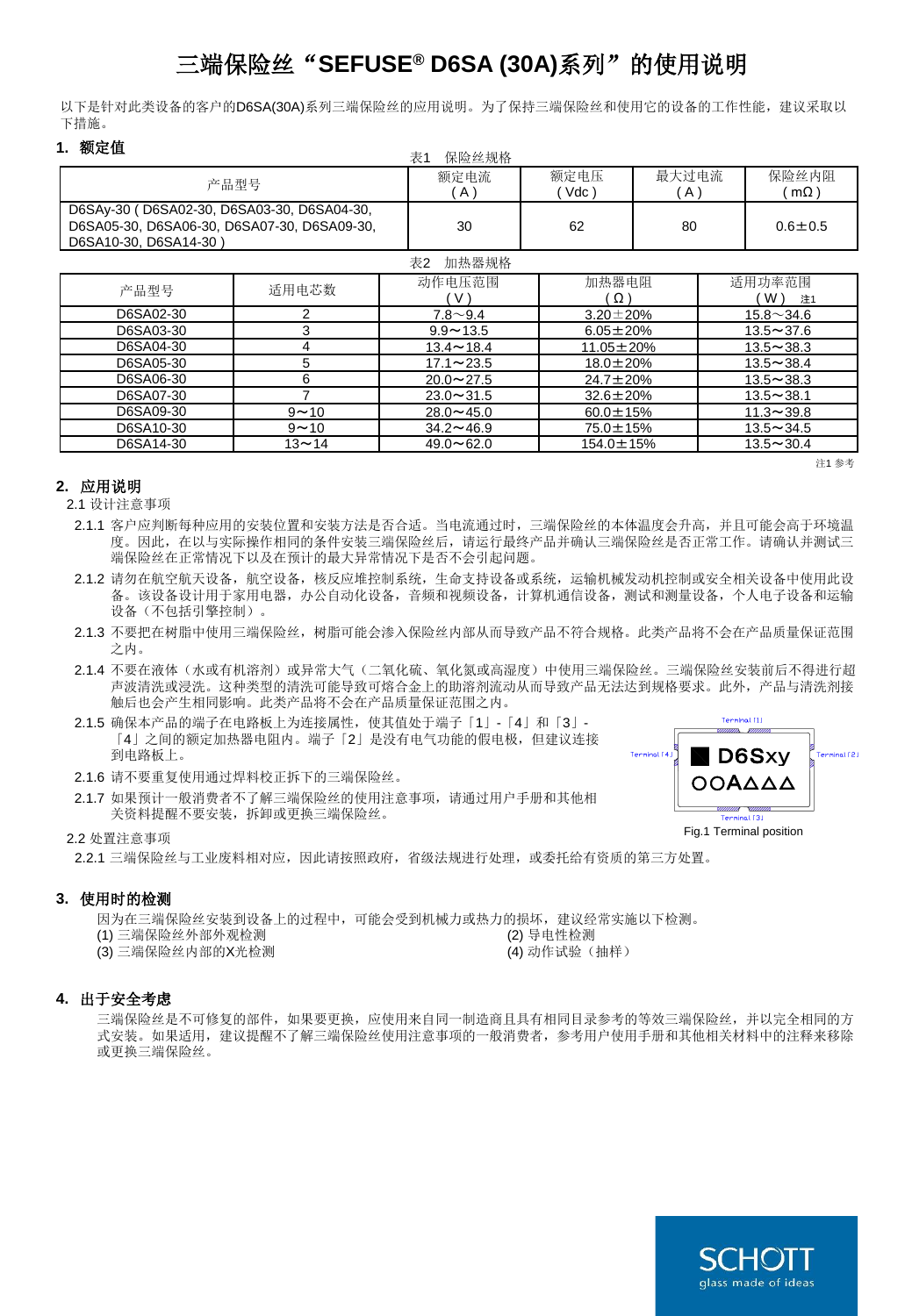## **Application Instructions of Battery Fuses "SEFUSE® D6SC Series"**

The followings are application instructions of battery fuses D6SC series for the customers of such devices. The following items are recommended to maintain the operation performance of battery fuses and equipment which use it.

Table 1. Fuse specifications

## **1. Ratings**

| Table T. Fuse specifications                                 |                               |                      |                                |                                |  |  |
|--------------------------------------------------------------|-------------------------------|----------------------|--------------------------------|--------------------------------|--|--|
| <b>Product Name</b>                                          | <b>Rated Current</b><br>. A ' | Rated Voltage<br>Vdc | <b>Breaking Capacity</b><br>A' | Fuse Resistance<br>$m\Omega$ ) |  |  |
| D6SC1-12, D6SC2-12, D6SC3-12, D6SC4-12                       | 12                            |                      |                                | $2.0 \pm 1.0$                  |  |  |
| D6SC1-15, D6SC2-15, D6SC3-15<br>D6SC4-15, D6SC5-15, D6SC6-15 | 15                            | 36                   | 50                             | $1.5 \pm 1.0$                  |  |  |

| <b>Product Name</b> | <b>Applicable Series</b> | Applicable Voltage | <b>Heater Resistance</b> | Applicable Wattage |
|---------------------|--------------------------|--------------------|--------------------------|--------------------|
|                     | Cell Number              | Range $(V)$        | Ω                        | Range (W) Note 1   |
| D6SC1-12            |                          | $3.0 - 5.0$        | $1.35 \pm 25\%$          | $5.3 \sim 24.7$    |
| D6SC1-15            |                          |                    | $1.25 \pm 20%$           | $6.0 \sim 25.0$    |
| D6SC2-12            | ົ                        | $4.0 \sim 9.0$     | $2.50 \pm 20%$           | $5.3 \sim 40.5$    |
| D6SC2-15            |                          | $5.0 - 9.0$        | $3.20 \pm 20\%$          | $6.5 \sim 31.7$    |
| D6SC3-12            | 3                        | $7.4 \sim 13.8$    | $8.30 \pm 20\%$          | $5.5 - 28.7$       |
| D6SC3-15            |                          |                    | $6.95 \pm 20\%$          | $6.5 \sim 34.3$    |
| D6SC4-12            |                          | $10.5 - 19.6$      | 16.70 ± 20%              | $5.5 - 28.8$       |
| D6SC4-15            |                          |                    | $13.10 \pm 20\%$         | $7.0 \sim 36.7$    |
| D6SC5-15            | 5                        | $14.4 \sim 23.5$   | $23.5 \pm 20\%$          | $7.3 - 29.4$       |
| D6SC6-15            | 6                        | $16.8 \sim 28.0$   | $36.2 \pm 20%$           | $6.5 \sim 27.1$    |
|                     |                          |                    |                          | Note 1. Reference  |

## Table 2. Heater specifications

## **2. Application Instructions**

2.1 Design Caution

- 2.1.1 The customer should judge the propriety of mounting location and mounting method for each application. The body temperature of the battery fuses becomes higher as current passes through, and might rise higher than the ambient atmosphere temperature. Therefore, after mounting the battery fuses under the same conditions you would use for the actual operation, please run the final product and confirm whether the battery fuses operate normally. Please confirm and test whether battery fuses does not cause problem repeatedly, under normal conditions as well as under predicted maximum abnormal conditions.
- 2.1.2 Do not use this device in aerospace equipment, aeronautical equipment, nuclear reactor control systems, life support equipment or systems, transportation machinery engine control or safety-related equipment. This device is designed for use in household electric appliance, office automation equipment, audio and video equipment, computer communications equipment, test and measurement equipment, personal electronic equipment and transportation equipment (excluding engine control).
- 2.1.3 Do not contact the battery fuses and resin-mold. The resin might infiltrate into the product, and it doesn't meet the specification when the resin-mold is done to this product. These products after resin-mold will not be guaranteed.
- 2.1.4 Do not use the battery fuses in the liquid as water or organic solvents, in the atmosphere as sulfurous acid gas, nitrogen oxide gas, or high humidity. And, ultrasonic-cleaning or immersion-cleaning and so on must not be done to the battery fuses before and after mounted. When cleaning is done, flux on element would flow, and it would not be satisfied its specifications. Moreover, a similar influence happens when the product comes in contact with cleaning-solution. These products after cleaning will not be guaranteed.
- 2.1.5 Make sure that the terminals of this product are connected property on the land of circuit board, and the value falls in the rated heater resistance between Terminal  $[1]-[4]$  and  $[3]-[4]$ .
- 2.1.6 Please do not re-use of the battery fuses removed by solder correction.
- 2.1.7 If it is expected that the general consumers who are not aware of the usage cautions for the battery fuses handle it, please warn not to mount, remove or replace the battery fuses through the user's manual and other related material.<br>Fig.1 Terminal position and other related material.

#### 2.2 Disposal Considerations

2.2.1 The battery fuses corresponds to industrial waste, so dispose it according to the government, provincial regulations, or entrust the licensed disposal contractor.

## **3. Examination for damage**

Since battery fuses may be damaged by the mechanical force or the thermal force in the installation process of battery fuses to equipment. The following checks are also recommended often installing.

- (1) Appearance check for outside of battery fuses. (2) Conductivity check.
- (3) X-ray check for inside of battery fuses. (4) Operation check by sampling.
- -

## **4. For reasons of safety**

The battery fuses is a non-repairable item and, in case of replacement, an equivalent battery fuses from the same manufacturer and having the same catalogue reference should be used, mounted in exactly the same way. If applicable, it is recommended to warn general consumers, who are not aware of the usage cautions for the battery fuses, remove or replace the battery fuses through a note to this effect in the user's manual and other related material.



glass made of ideas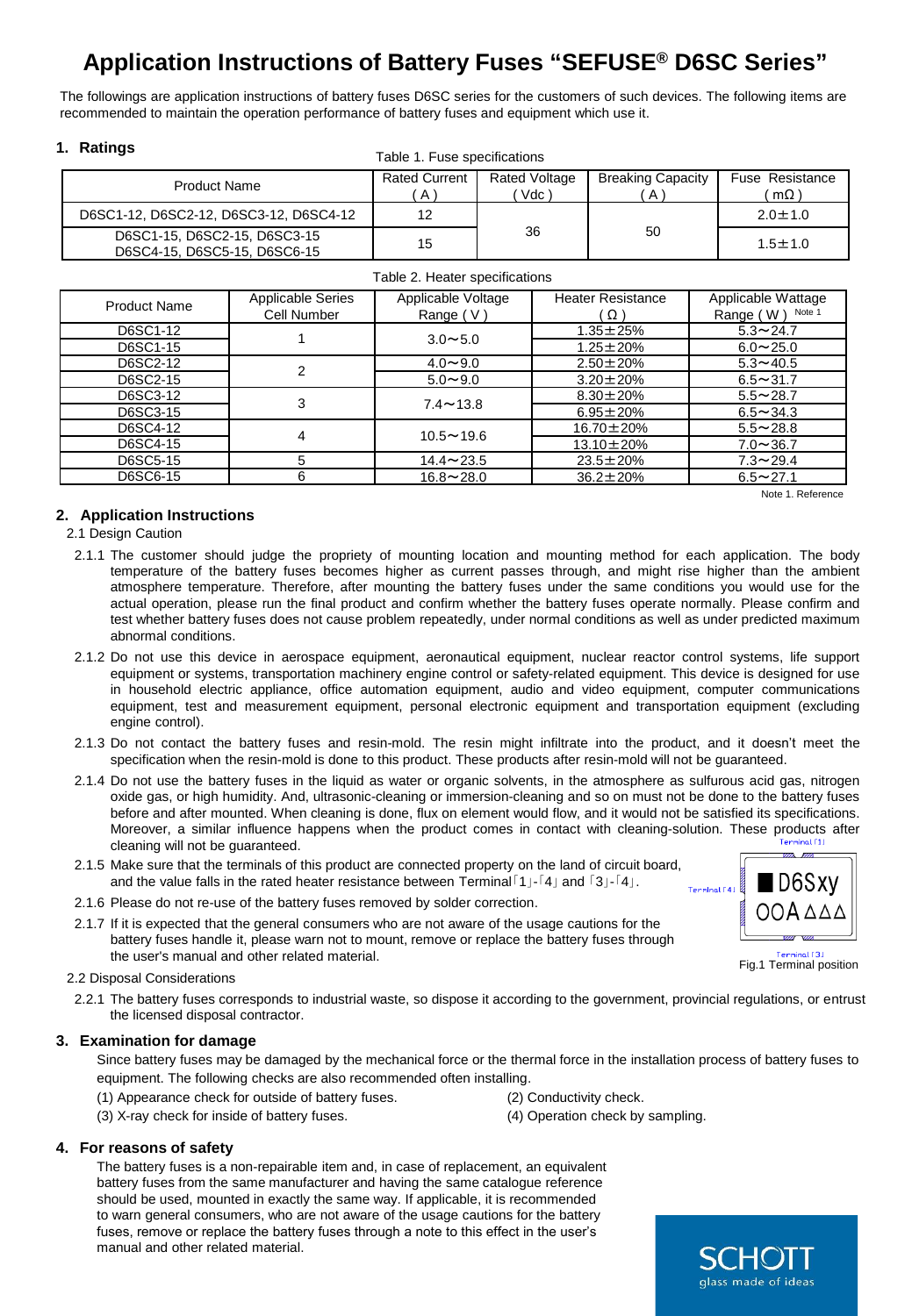## 三端保险丝"**SEFUSE® D6SC (12A,15A)**系列"的使用说明

以下是针对此类设备的客户的D6SC(12A,15A)系列三端保险丝的应用说明。为了保持三端保险丝和使用它的设备的工作性能,建议采 取以下措施。

## **1.** 额定值

|          |                                                              | 保险丝规格<br>表1      |                 |                     |                    |
|----------|--------------------------------------------------------------|------------------|-----------------|---------------------|--------------------|
|          | 产品型号                                                         | 额定电流<br>(A)      | 额定电压<br>$Vdc$ ) | 最大过电流<br>(A)        | 保险丝内阻<br>mΩ        |
|          | D6SC1-12, D6SC2-12, D6SC3-12, D6SC4-12                       | 12               |                 |                     | $2.0 \pm 1.0$      |
|          | D6SC1-15, D6SC2-15, D6SC3-15<br>D6SC4-15, D6SC5-15, D6SC6-15 | 15               | 36              | 50                  | $1.5 \pm 1.0$      |
|          |                                                              | 加热器规格<br>表2      |                 |                     |                    |
| 产品型号     | 适用电芯数                                                        | 动作电压范围<br>V)     |                 | 加热器电阻<br>$\Omega$ ) | 适用功率范围<br>W)<br>注1 |
| D6SC1-12 |                                                              | $3.0 - 5.0$      |                 | $1.35 \pm 25%$      | $5.3 \sim 24.7$    |
| D6SC1-15 |                                                              |                  |                 | $1.25 \pm 20\%$     | $6.0 \sim 25.0$    |
| D6SC2-12 | $\overline{2}$                                               | $4.0 - 9.0$      |                 | $2.50 \pm 20\%$     | $5.3 \sim 40.5$    |
| D6SC2-15 |                                                              | $5.0 - 9.0$      |                 | $3.20 \pm 20\%$     | $6.5 \sim 31.7$    |
| D6SC3-12 | 3                                                            | $7.4 \sim 13.8$  |                 | $8.30 \pm 20\%$     | $5.5 \sim 28.7$    |
| D6SC3-15 |                                                              |                  |                 | $6.95 \pm 20\%$     | $6.5 \sim 34.3$    |
| D6SC4-12 |                                                              |                  |                 | 16.70 ± 20%         | $5.5 - 28.8$       |
| D6SC4-15 | 4                                                            | $10.5 - 19.6$    |                 | $13.10 \pm 20\%$    | $7.0 \sim 36.7$    |
| D6SC5-15 | 5                                                            | $14.4 \sim 23.5$ |                 | $23.5 \pm 20\%$     | $7.3 \sim 29.4$    |
| D6SC6-15 | 6                                                            | $16.8 \sim 28.0$ |                 | $36.2 \pm 20%$      | $6.5 \sim 27.1$    |

注1 参考

## **2.** 应用说明

2.1 设计注意事项

- 2.1.1 客户应判断每种应用的安装位置和安装方法是否合适。当电流通过时,三端保险丝的本体温度会升高,并且可能会高于环境 温度。因此,在以与实际操作相同的条件安装三端保险丝后,请运行最终产品并确认三端保险丝是否正常工作。请确认并测 试三端保险丝在正常情况下以及在预计的最大异常情况下是否不会引起问题。
- 2.1.2 请勿在航空航天设备, 航空设备,核反应堆控制系统, 生命支持设备或系统, 运输机械发动机控制或安全相关设备中使用此 设备。该设备设计用于家用电器,办公自动化设备,音频和视频设备,计算机通信设备,测试和测量设备,个人电子设备和 运输设备(不包括引擎控制)。
- 2.1.3 不要把在树脂中使用三端保险丝,树脂可能会渗入保险丝内部从而导致产品不符合规格。此类产品将不会在产品质量保证范 围之内。
- 2.1.4 不要在液体(水或有机溶剂)或异常大气(二氧化硫、氧化氮或高湿度)中使用三端保险丝。三端保险丝安装前后不得进行 超声波清洗或浸洗。这种类型的清洗可能导致可熔合金上的助溶剂流动从而导致产品无法达到规格要求。此外,产品与清洗 剂接触后也会产生相同影响。此类产品将不会在产品质量保证范围之内。 Terminal [1]
- 2.1.5 确保本产品的端子在电路板上为连接属性,使其值处于端子「1」-「4」和「3」-「4」之间 的额定加热器电阻内。
- 2.1.6 请不要重复使用通过焊料校正拆下的三端保险丝。
- 2.1.7 如果预计一般消费者不了解三端保险丝的使用注意事项,请通过用户手册和其他相关资料提 醒不要安装,拆卸或更换三端保险丝。



2.2 处置注意事项

2.2.1 三端保险丝与工业废料相对应,因此请按照政府,省级法规进行处理,或委托给有资质的第三方处置。

#### **3.** 使用时的检测

因为在三端保险丝安装到设备上的过程中,可能会受到机械力或热力的损坏,建议经常实施以下检测。

(1) 三端保险丝外部外观检测 (2) 导电性检测

(3) 三端保险丝内部的X光检测 (5) 2000 - 2000 - 2000 - 2000 - 2000 - 2000 - 2000 - 2000 - 2000 - 2000 - 2000 - 2000 - 2000 -

#### **4.** 出于安全考虑

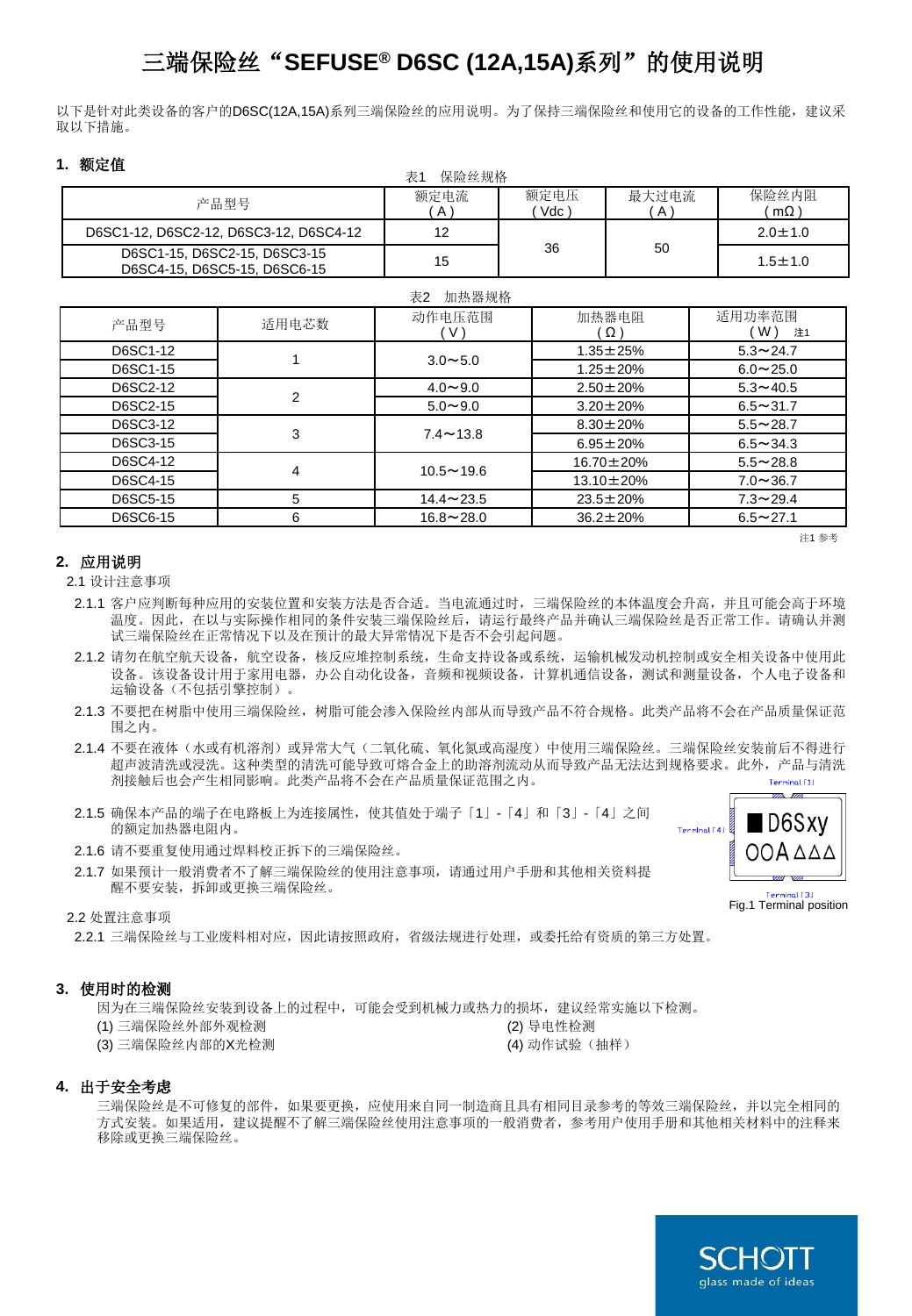## **Application Instructions of Battery Fuses "SEFUSE® D6SC Series (22A)"**

The followings are application instructions of battery fuses D6SC series (22A) for the customers of such devices. The following items are recommended to maintain the operation performance of battery fuses and equipment which use it.

| <b>1. INGUILLYS</b>                                | Table 1. Fuse specifications        |                      |                          |                                       |
|----------------------------------------------------|-------------------------------------|----------------------|--------------------------|---------------------------------------|
| <b>Product Name</b>                                | <b>Rated Current</b><br>$A^{\circ}$ | Rated Voltage<br>Vdc | <b>Breaking Capacity</b> | <b>Fuse Resistance</b><br>$m\Omega$ ) |
| D6SC1-22, D6SC2-22, D6SC3-22<br>D6SC4-22, D6SC5-22 | 22                                  | 62                   | 80                       | $0.7 \pm 0.5$                         |

| <b>Product Name</b> | <b>Applicable Series</b> | Applicable Voltage | Heater Resistance | Applicable Wattage      |
|---------------------|--------------------------|--------------------|-------------------|-------------------------|
|                     | Cell Number              | Range $(V)$        | ו Ω               | Note 1<br>Range (W)     |
| D6SC1-22            |                          | $3.5 - 4.7$        | $0.85 \pm 20\%$   | $12.0 \rightarrow 32.5$ |
| D6SC2-22            |                          | $6.0 - 9.4$        | $3.00 \pm 15%$    | $10.4 \sim 34.7$        |
| D6SC3-22            |                          | $9.0 \sim 14.1$    | $7.00 \pm 15\%$   | $10.0 \sim 33.5$        |
| D6SC4-22            |                          | $12.0 \sim 18.8$   | $12.4 \pm 15%$    | $10.1 \sim 33.6$        |
| D6SC5-22            |                          | $15.9 \sim 23.5$   | $20.6 \pm 15%$    | $10.6 \sim 31.6$        |

#### Table 2. Heater specifications

Note 1. Reference

## **2. Application Instructions**

2.1 Design Caution

**1. Ratings**

- 2.1.1 The customer should judge the propriety of mounting location and mounting method for each application. The body temperature of the battery fuses becomes higher as current passes through, and might rise higher than the ambient atmosphere temperature. Therefore, after mounting the battery fuses under the same conditions you would use for the actual operation, please run the final product and confirm whether the battery fuses operate normally. Please confirm and test whether battery fuses does not cause problem repeatedly, under normal conditions as well as under predicted maximum abnormal conditions.
- 2.1.2 Do not use this device in aerospace equipment, aeronautical equipment, nuclear reactor control systems, life support equipment or systems, transportation machinery engine control or safety-related equipment. This device is designed for use in household electric appliance, office automation equipment, audio and video equipment, computer communications equipment, test and measurement equipment, personal electronic equipment and transportation equipment (excluding engine control).
- 2.1.3 Do not contact the battery fuses and resin-mold. The resin might infiltrate into the product, and it doesn't meet the specification when the resin-mold is done to this product. These products after resin-mold will not be guaranteed.
- 2.1.4 Do not use the battery fuses in the liquid as water or organic solvents, in the atmosphere as sulfurous acid gas, nitrogen oxide gas, or high humidity. And, ultrasonic-cleaning or immersion-cleaning and so on must not be done to the battery fuses before and after mounted. When cleaning is done, flux on element would flow, and it would not be satisfied its specifications. Moreover, a similar influence happens when the product comes in contact with cleaning-solution. These products after cleaning will not be guaranteed.
- 2.1.5 Make sure that the terminals of this product are connected property on the land of circuit board, and the value falls in the rated heater resistance between Terminal「1」-「4」 and 「3」-「4」.
- 2.1.6 Please do not re-use of the battery fuses removed by solder correction.
- 2.1.7 If it is expected that the general consumers who are not aware of the usage cautions for the battery fuses handle it, please warn not to mount, remove or replace the battery fuses through the user's manual and other related material.<br>Fig.1 Terminal position and other related material.
- 2.2 Disposal Considerations
- 2.2.1 The battery fuses corresponds to industrial waste, so dispose it according to the government, provincial regulations, or entrust the licensed disposal contractor.

## **3. Examination for damage**

Since battery fuses may be damaged by the mechanical force or the thermal force in the installation process of battery fuses to equipment. The following checks are also recommended often installing.

- (1) Appearance check for outside of battery fuses. (2) Conductivity check.
- (3) X-ray check for inside of battery fuses. (4) Operation check by sampling.
- -

## **4. For reasons of safety**

The battery fuses is a non-repairable item and, in case of replacement, an equivalent battery fuses from the same manufacturer and having the same catalogue reference should be used, mounted in exactly the same way. If applicable, it is recommended to warn general consumers, who are not aware of the usage cautions for the battery fuses, remove or replace the battery fuses through a note to this effect in the user's manual and other related material.



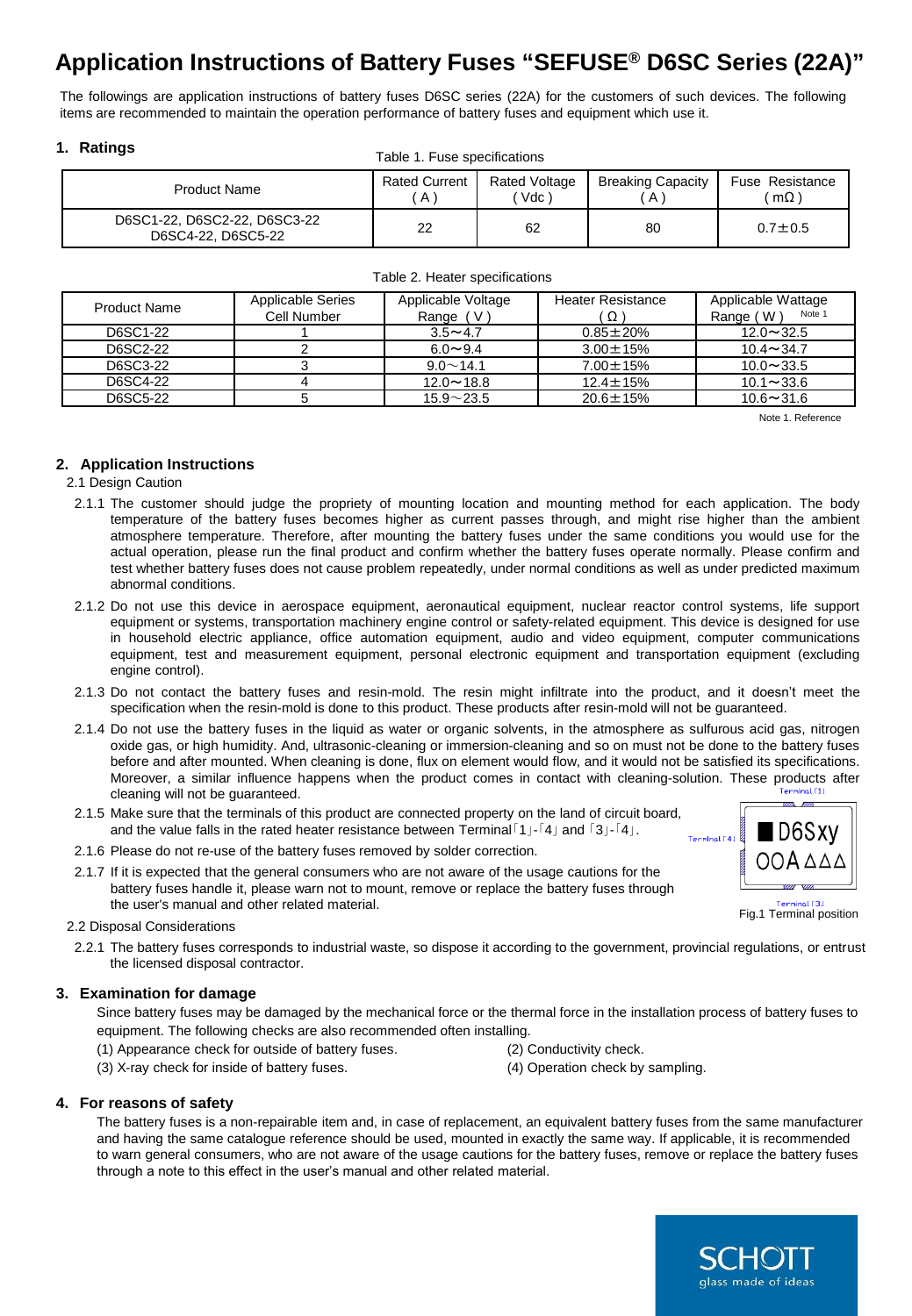## 三端保险丝"**SEFUSE® D6SC (22A)**系列"的使用说明

以下是针对此类设备的客户的D6SC(22A)系列三端保险丝的应用说明。为了保持三端保险丝和使用它的设备的工作性能,建议采取以 下措施。

## **1.** 额定值

| ⋯⋯™                                                | 保险丝规格<br>表1          |              |                       |                    |
|----------------------------------------------------|----------------------|--------------|-----------------------|--------------------|
| 产品型号                                               | 额定电流<br>$\mathsf{A}$ | 额定电压<br>Vdc. | 最大过电流<br>$\mathsf{A}$ | 保险丝内阻<br>$m\Omega$ |
| D6SC1-22, D6SC2-22, D6SC3-22<br>D6SC4-22, D6SC5-22 | 22                   | 62           | 80                    | $0.7 + 0.5$        |

丰? 加热器频核

| KL ∠<br>刀目光学 有许 万光斗目 |       |                  |                 |                         |  |  |
|----------------------|-------|------------------|-----------------|-------------------------|--|--|
| 产品型号                 | 适用电芯数 | 动作电压范围           | 加热器电阻<br>Ω      | 适用功率范围<br>W<br>注1       |  |  |
| D6SC1-22             |       | $3.5 - 4.7$      | $0.85 \pm 20\%$ | $12.0 \rightarrow 32.5$ |  |  |
| D6SC2-22             |       | $6.0 \sim 9.4$   | $3.00 \pm 15\%$ | $10.4 \sim 34.7$        |  |  |
| D6SC3-22             |       | $9.0 \sim 14.1$  | $7.00 \pm 15\%$ | $10.0 \sim 33.5$        |  |  |
| D6SC4-22             |       | $12.0 \sim 18.8$ | $12.4 \pm 15\%$ | $10.1 \sim 33.6$        |  |  |
| D6SC5-22             |       | $15.9 \sim 23.5$ | $20.6 \pm 15\%$ | $10.6 \sim 31.6$        |  |  |

注1 参考

#### **2.** 应用说明

2.1 设计注意事项

- 2.1.1 客户应判断每种应用的安装位置和安装方法是否合适。当电流通过时,三端保险丝的本体温度会升高,并且可能会高于环境 温度。因此,在以与实际操作相同的条件安装三端保险丝后,请运行最终产品并确认三端保险丝是否正常工作。请确认并测 试三端保险丝在正常情况下以及在预计的最大异常情况下是否不会引起问题。
- 2.1.2 请勿在航空航天设备, 航空设备,核反应堆控制系统, 生命支持设备或系统, 运输机械发动机控制或安全相关设备中使用此 设备。该设备设计用于家用电器,办公自动化设备,音频和视频设备,计算机通信设备,测试和测量设备,个人电子设备和 运输设备(不包括引擎控制)。
- 2.1.3 不要把在树脂中使用三端保险丝,树脂可能会渗入保险丝内部从而导致产品不符合规格。此类产品将不会在产品质量保证范 围之内。
- 2.1.4 不要在液体(水或有机溶剂)或异常大气(二氧化硫、氧化氮或高湿度)中使用三端保险丝。三端保险丝安装前后不得进行 超声波清洗或浸洗。这种类型的清洗可能导致可熔合金上的助溶剂流动从而导致产品无法达到规格要求。此外,产品与清洗 剂接触后也会产生相同影响。此类产品将不会在产品质量保证范围之内。 Terminal [1]
- 2.1.5 确保本产品的端子在电路板上为连接属性,使其值处于端子「1」-「4」和「3」-「4」之间 的额定加热器电阻内。



glass made of ideas

- 2.1.6 请不要重复使用通过焊料校正拆下的三端保险丝。
- 2.1.7 如果预计一般消费者不了解三端保险丝的使用注意事项,请通过用户手册和其他相关资料提 醒不要安装,拆卸或更换三端保险丝。

Fig.1 Terminal position

#### 2.2 处置注意事项

2.2.1 三端保险丝与工业废料相对应,因此请按照政府,省级法规进行处理,或委托给有资质的第三方处置。

#### **3.** 使用时的检测

因为在三端保险丝安装到设备上的过程中,可能会受到机械力或热力的损坏,建议经常实施以下检测。 (1) 三端保险丝外部外观检测 (2) 导电性检测

- 
- 

(3) 三端保险丝内部的X光检测 (4) 动作试验(抽样)

## **4.** 出于安全考虑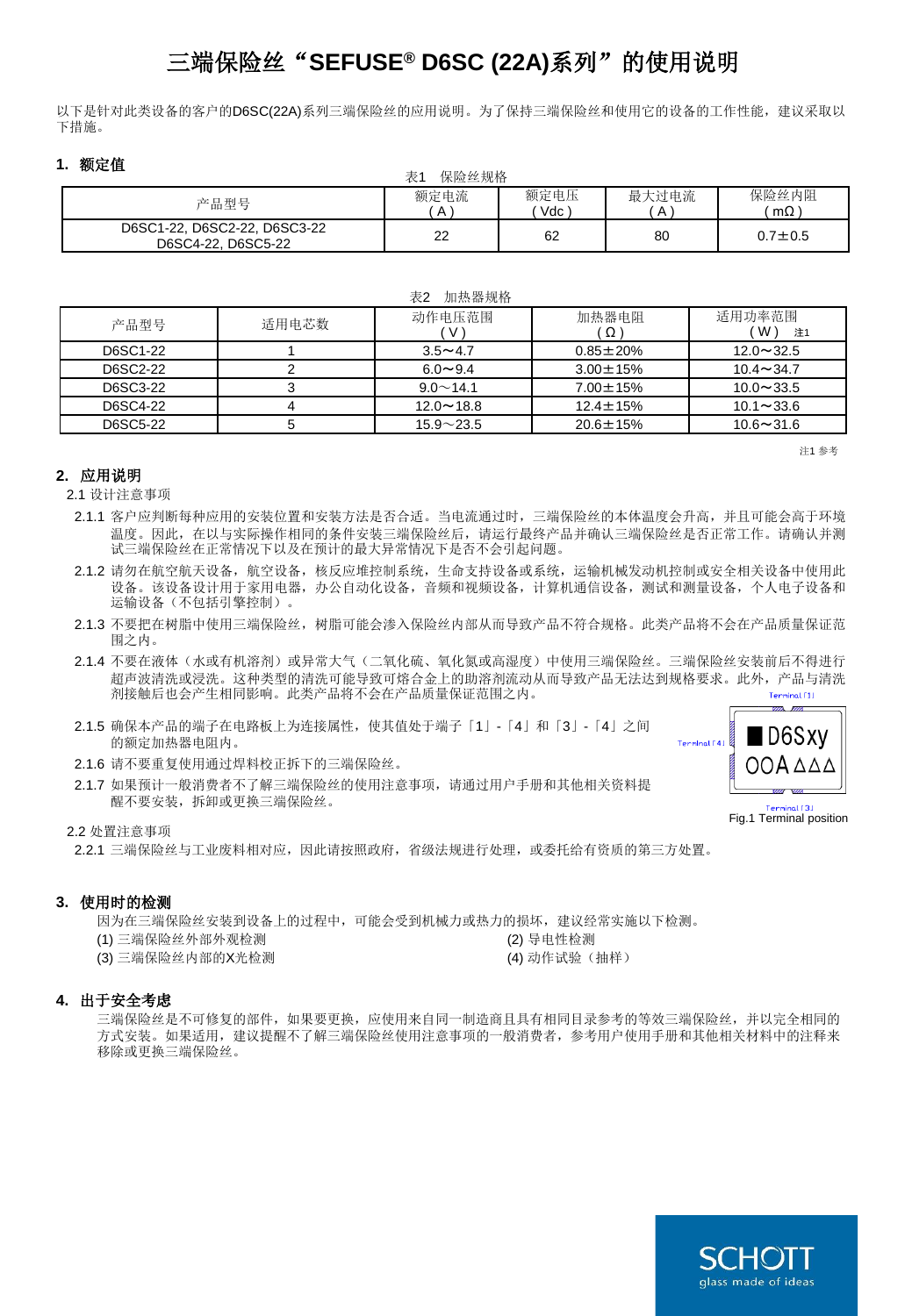# **Application Instructions of Battery Fuses "SEFUSE® D6SE Series (30A)"**

The followings are application instructions of battery fuses D6SE series (30A) for the customers of such devices. The following items are recommended to maintain the operation performance of battery fuses and equipment which use it.

### **1. Ratings**

| ı. Rauliyə                                                          | Table 1. Fuse specifications         |                          |                               |                                       |
|---------------------------------------------------------------------|--------------------------------------|--------------------------|-------------------------------|---------------------------------------|
| <b>Product Name</b>                                                 | <b>Rated Current</b><br>$\mathsf{A}$ | Rated Voltage<br>$Vdc$ ) | <b>Breaking Capacity</b><br>A | <b>Fuse Resistance</b><br>$m\Omega$ ) |
| D6SEy-30 (D6SE02-30, D6SE03-30,<br>D6SE05-30, D6SE09-30, D6SE14-30) | 30                                   | 80                       | 80                            | $1.5 \pm 0.5$                         |

| <b>Product Name</b> | <b>Applicable Series</b><br>Cell Number | Applicable Voltage<br>Range $(V)$ | <b>Heater Resistance</b><br>Ω. | Applicable Wattage<br>Note 1<br>Range (W) |
|---------------------|-----------------------------------------|-----------------------------------|--------------------------------|-------------------------------------------|
| D6SE02-30           | 1 $\sim$ 2                              | $4.0 - 9.6$                       | $1.10 \pm 15%$                 | $12.6 - 98.6$                             |
| D6SE03-30           |                                         | $8.4 \sim 19.1$                   | $4.50 \pm 20%$                 | $13.0 \sim 101.4$                         |
| D6SE05-30           | $4\nu 5$                                | $10.5 \sim 23.5$                  | $6.85 \pm 20\%$                | $13.4 \sim 100.8$                         |
| D6SE09-30           | $6 - 9$                                 | $20.2 \sim 46.3$                  | $26.0 \pm 20\%$                | $13.0 \sim 103.1$                         |
| D6SE14-30           | $10 - 14$                               | $28.0 \rightarrow 62.0$           | $50.0 \pm 20\%$                | $13.0 \rightarrow 96.1$                   |

#### Table 2. Heater specifications

Note 1. Reference

## **2. Application Instructions**

2.1 Design Caution

2.1.1 Do not design electrode on your PCB so that Terminal 「1」 radiate heat more than Terminal 「3」.



- 2.1.2 The customer should judge the propriety of mounting location and mounting method for each application. The body temperature of the battery fuses becomes higher as current passes through, and might rise higher than the ambient atmosphere temperature. Therefore, after mounting the battery fuses under the same conditions you would use for the actual operation, please run the final product and confirm whether the battery fuses operate normally. Please confirm and test whether battery fuses does not cause problem repeatedly, under normal conditions as well as under predicted maximum abnormal conditions.
- 2.1.3 Do not use this device in aerospace equipment, aeronautical equipment, nuclear reactor control systems, life support equipment or systems, transportation machinery engine control or safety-related equipment. This device is designed for use in household electric appliance, office automation equipment, audio and video equipment, computer communications equipment, test and measurement equipment, personal electronic equipment and transportation equipment (excluding engine control).
- 2.1.4 Do not contact the battery fuses and resin-mold. The resin might infiltrate into the product, and it doesn't meet the specification when the resin-mold is done to this product. These products after resin-mold will not be guaranteed.
- 2.1.5 Do not use the battery fuse in the liquid as water or organic solvents, in the atmosphere as sulfurous acid gas, nitrogen oxide gas, or high humidity. And, ultrasonic-cleaning or immersion-cleaning and so on must not be done to the battery fuse before and after mounted. When cleaning is done, flux on element would flow, and it would not be satisfied its specifications. Moreover, a similar influence happens when the product comes in contact with cleaning-solution. These products after cleaning will not be guaranteed.
- 2.1.6 Make sure that the terminals of this product are connected property on the land of circuit board, and the value falls in the rated heater resistance between Terminal [1]- $\lceil 4 \rfloor$  and  $\lceil 3 \rfloor$ - $\lceil 4 \rfloor$ .
- 2.1.7 Please do not re-use of the battery fuses removed by solder correction.
- 2.1.8 If it is expected that the general consumers who are not aware of the usage cautions for the battery fuses handle it, please warn not to mount, remove or replace the battery fuses through the user's manual and other related material. Fig.1 Terminal position

2.2 Disposal Considerations

2.2.1 The battery fuses corresponds to industrial waste, so dispose it according to the government, provincial regulations, or entrust the licensed disposal contractor.

## **3. Examination for damage**

Since battery fuses may be damaged by the mechanical force or the thermal force in the installation process of battery fuses to equipment. The following checks are also recommended often installing.

- (1) Appearance check for outside of battery fuses. (2) Conductivity check.
- (3) X-ray check for inside of battery fuses. (4) Operation check by sampling.
- -

## **4. For reasons of safety**

The battery fuses is a non-repairable item and, in case of replacement, an equivalent battery fuses from the same manufacturer and having the same catalogue reference should be used, mounted in exactly the same way. If applicable, it is recommended to warn general consumers, who are not aware of the usage cautions for the battery fuses, remove or replace the battery fuses through a note to this effect in the user's manual and other related material.



plass made of ideas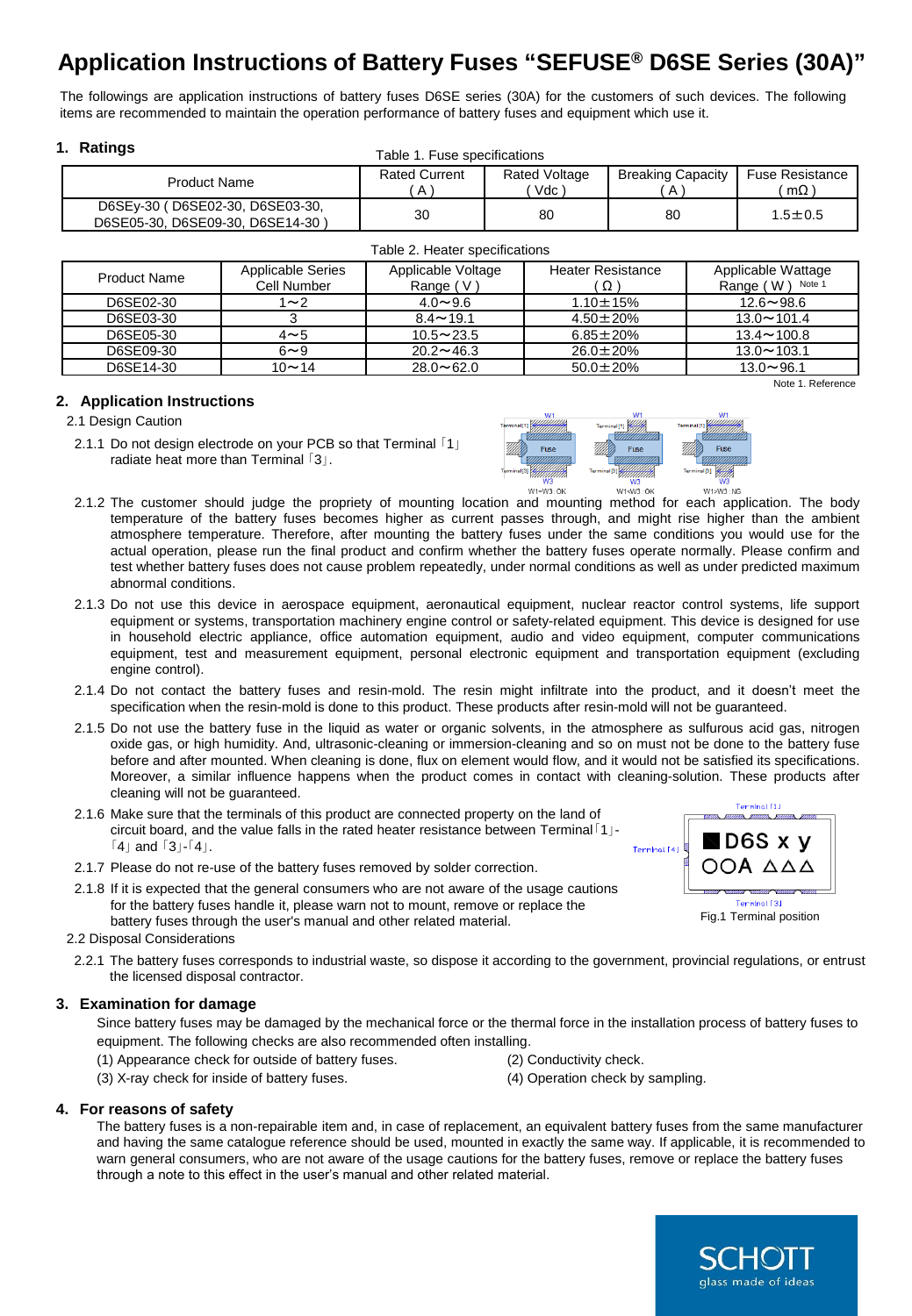## 三端保险丝"**SEFUSE® D6SE (30A)**系列"的使用说明

以下是针对此类设备的客户的D6SE(30A)系列三端保险丝的应用说明。为了保持三端保险丝和使用它的设备的工作性能,建议采取以 下措施

主4 促陷丛植物

## **1.** 额定值

| 4X I<br>木ツ兰が竹                                                       |            |                                     |                       |            |                          |  |
|---------------------------------------------------------------------|------------|-------------------------------------|-----------------------|------------|--------------------------|--|
| 产品型号                                                                |            | 额定电流(A)                             | 额定电压(Vdc)<br>最大过电流(A) |            | 保险丝内阻 (mΩ)               |  |
| D6SEy-30 (D6SE02-30, D6SE03-30,<br>D6SE05-30, D6SE09-30, D6SE14-30) |            | 30                                  | 80                    | 80         | $1.5 \pm 0.5$            |  |
| 表2 加热器规格                                                            |            |                                     |                       |            |                          |  |
| 产品型号                                                                | 适用电芯数      | 动作电压范围                              |                       | 加热器电阻<br>Ω | 适用功率范围<br>W)<br>注1       |  |
| D6SE02-30                                                           | $1 - 2$    | $4.0 \sim 9.6$                      | $1.10 \pm 15%$        |            | $12.6 - 98.6$            |  |
| D6SE03-30                                                           |            | $8.4 \sim 19.1$<br>$4.50 \pm 20\%$  |                       |            | $13.0 \rightarrow 101.4$ |  |
| D6SE05-30                                                           | $4 \sim 5$ | $6.85 \pm 20\%$<br>$10.5 \sim 23.5$ |                       |            | $13.4 \sim 100.8$        |  |
| D6SE09-30                                                           | $6 - 9$    | $20.2 \sim 46.3$<br>$26.0 \pm 20\%$ |                       |            | $13.0 \sim 103.1$        |  |
| D6SE14-30                                                           | $10 - 14$  | $28.0 \rightarrow 62.0$             | $50.0 \pm 20\%$       |            | $13.0 \sim 96.1$         |  |

注1 参考

## **2.** 应用说明

2.1 设计注意事项

2.1.1 请勿在PCB上设计电极,以使端子「1」的散热量大于端子「3」的散热量。



- 2.1.2 客户应判断每种应用的安装位置和安装方法是否合适。当电流通过时,三端保险丝的本体温度会升高,并且可能会高于环境温度 。因此,在以与实际操作相同的条件安装三端保险丝后,请运行最终产品并确认三端保险丝是否正常工作。请确认并测试三端保 险丝在正常情况下以及在预计的最大异常情况下是否不会引起问题。
- 2.1.3 请勿在航空航天设备,航空设备,核反应堆控制系统,生命支持设备或系统,运输机械发动机控制或安全相关设备中使用此设备 。该设备设计用于家用电器,办公自动化设备,音频和视频设备,计算机通信设备,测试和测量设备,个人电子设备和运输设备 (不包括引擎控制)。
- 2.1.4 不要把在树脂中使用三端保险丝,树脂可能会渗入保险丝内部从而导致产品不符合规格。此类产品将不会在产品质量保证范围之 内。
- 2.1.5 不要在液体(水或有机溶剂)或异常大气(二氧化硫、氧化氮或高湿度)中使用三端保险丝。三端保险丝安装前后不得进行超声 波清洗或浸洗。这种类型的清洗可能导致可熔合金上的助溶剂流动从而导致产品无法达到规格要求。此外,产品与清洗剂接触后 也会产生相同影响。此类产品将不会在产品质量保证范围之内。
- 2.1.6 确保本产品的端子在电路板上为连接属性,使其值处于端子「1」-「4」和「3」-「4」之 间的额定加热器电阻内。
- 2.1.7 请不要重复使用通过焊料校正拆下的三端保险丝。
- 2.1.8 如果预计一般消费者不了解三端保险丝的使用注意事项,请通过用户手册和其他相关资料 提醒不要安装,拆卸或更换三端保险丝。



glass made of ideas

Fig.1 Terminal position 2.2 处置注意事项

2.2.1 三端保险丝与工业废料相对应,因此请按照政府,省级法规进行处理,或委托给有资质的第三方处置。

## **3.** 使用时的检测

因为在三端保险丝安装到设备上的过程中,可能会受到机械力或热力的损坏,建议经常实施以下检测。

- (1) 三端保险丝外部外观检测 (2) 导电性检测
- (3) 三端保险丝内部的X光检测 (4) 动作试验(抽样)

## **4.** 出于安全考虑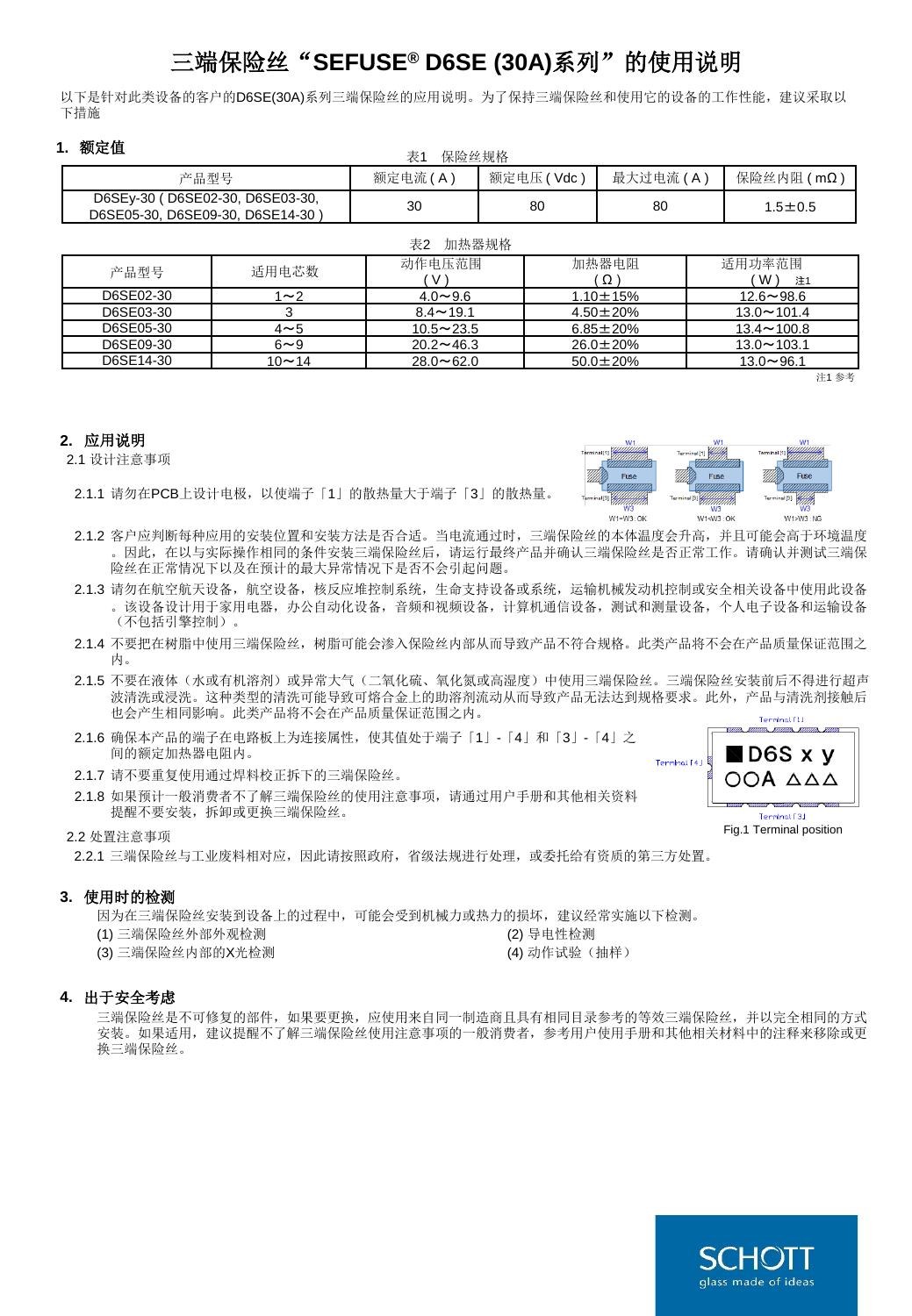# **Application Instructions of Battery Fuses "SEFUSE® D6SE Series (45A)"**

The followings are application instructions of battery fuses D6SE series (45A) for the customers of such devices. The following items are recommended to maintain the operation performance of battery fuses and equipment which use it.

## **1. Ratings**

| , adio 1.1 ago gdoghiodhong      |                                     |                          |                        |                                   |  |
|----------------------------------|-------------------------------------|--------------------------|------------------------|-----------------------------------|--|
| <b>Product Name</b>              | <b>Rated Current</b><br>$A^{\circ}$ | Rated Voltage<br>$Vdc$ ) | Breaking Capacity<br>A | <b>Fuse Resistance</b><br>$\mod)$ |  |
|                                  |                                     |                          |                        |                                   |  |
| D6SEy-45 (D6SE02-45, D6SE03-45,  |                                     |                          |                        |                                   |  |
| D6SE04-45, D6SE05-45, D6SE07-45, | 45                                  | 80                       | 120                    | $1.4 \pm 0.4$                     |  |
| D6SE10-45, D6SE14-45)            |                                     |                          |                        |                                   |  |

Table 1. Fuse specifications

#### Table 2. Heater specifications

| <b>Product Name</b> | <b>Applicable Series</b> | Applicable Voltage | <b>Heater Resistance</b> | Applicable Wattage      |
|---------------------|--------------------------|--------------------|--------------------------|-------------------------|
|                     | Cell Number              | Range (V)          | Ω                        | Note 1<br>Range (W)     |
| D6SE02-45           |                          | $6.0 - 9.0$        | $1.00 \pm 15\%$          | $31.3 \rightarrow 95.3$ |
| D6SE03-45           |                          | $9.8 \sim 13.5$    | $2.65 \pm 20\%$          | $30.2 - 86.0$           |
| D6SE04-45           |                          | $13.0 \sim 18.4$   | $4.65 \pm 20\%$          | $30.2 \rightarrow 91.1$ |
| D6SE05-45           |                          | $16.7 \sim 23.5$   | $7.70 \pm 20%$           | $30.1 \sim 89.7$        |
| D6SE07-45           | $6 \sim 7$               | $22.3 \sim 31.5$   | $14.4 \pm 15%$           | $30.0 \sim 81.1$        |
| D6SE10-45           | $9 - 10$                 | $33.0 \sim 46.9$   | $31.4 \pm 15%$           | $30.1 \sim 82.5$        |
| D6SE14-45           | $12 - 14$                | $43.7 \sim 62.0$   | $55.2 \pm 15%$           | $30.0 \sim 82.0$        |

## **2. Application Instructions**

2.1 Design Caution

2.1.1 Do not design electrode on your PCB so that Terminal [1] radiate heat more than Terminal 「3」.



**Terminal F4 L** 

- **2.1.2** The customer should judge the propriety of mounting location and mounting method for each application. The body temperature of the battery fuses becomes higher as current passes through, and might rise higher than the ambient atmosphere temperature. Therefore, after mounting the battery fuses under the same conditions you would use for the actual operation, please run the final product and confirm whether the battery fuses operate normally. Please confirm and test whether battery fuses does not cause problem repeatedly, under normal conditions as well as under predicted maximum abnormal conditions.
- 2.1.3 Do not use this device in aerospace equipment, aeronautical equipment, nuclear reactor control systems, life support equipment or systems, transportation machinery engine control or safety-related equipment. This device is designed for use in household electric appliance, office automation equipment, audio and video equipment, computer communications equipment, test and measurement equipment, personal electronic equipment and transportation equipment (excluding engine control).
- 2.1.4 Do not contact the battery fuses and resin-mold. The resin might infiltrate into the product, and it doesn't meet the specification when the resin-mold is done to this product. These products after resin-mold will not be guaranteed.
- 2.1.5 Do not use the battery fuses in the liquid as water or organic solvents, in the atmosphere as sulfurous acid gas, nitrogen oxide gas, or high humidity. And, ultrasonic-cleaning or immersion-cleaning and so on must not be done to the battery fuses before and after mounted. When cleaning is done, flux on element would flow, and it would not be satisfied its specifications. Moreover, a similar influence happens when the product comes in contact with cleaning-solution. These products after cleaning will not be guaranteed. Tenning [11]
- 2.1.6 Make sure that the terminals of this product are connected property on the land of circuit board, and the value falls in the rated heater resistance between Terminal「1」-  $\lceil 4 \rceil$  and  $\lceil 3 \rceil - \lceil 4 \rceil$ .
- 2.1.7 Please do not re-use of the battery fuses removed by solder correction.

2.1.8 If it is expected that the general consumers who are not aware of the usage cautions for the battery fuses handle it, please warn not to mount, remove or replace the battery fuses through the user's manual and other related material.

- 2.2 Disposal Considerations
- 2.2.1 The battery fuses corresponds to industrial waste, so dispose it according to the government, provincial regulations, or entrust the licensed disposal contractor.

## **3. Examination for damage**

Since battery fuses may be damaged by the mechanical force or the thermal force in the installation process of battery fuses to equipment. The following checks are also recommended often installing.

- (1) Appearance check for outside of battery fuses. (2) Conductivity check.
	-
- (3) X-ray check for inside of battery fuses. (4) Operation check by sampling.

## **4. For reasons of safety**

The battery fuses is a non-repairable item and, in case of replacement, an equivalent battery fuses from the same manufacturer and having the same catalogue reference should be used, mounted in exactly the same way. If applicable, it is recommended to warn general consumers, who are not aware of the usage cautions for the battery fuses, remove or replace the battery fuses through a note to this effect in the user's manual and other related material.



Fig.1 Terminal position

Terminal [3]

D6S x y

AAA **a**oc